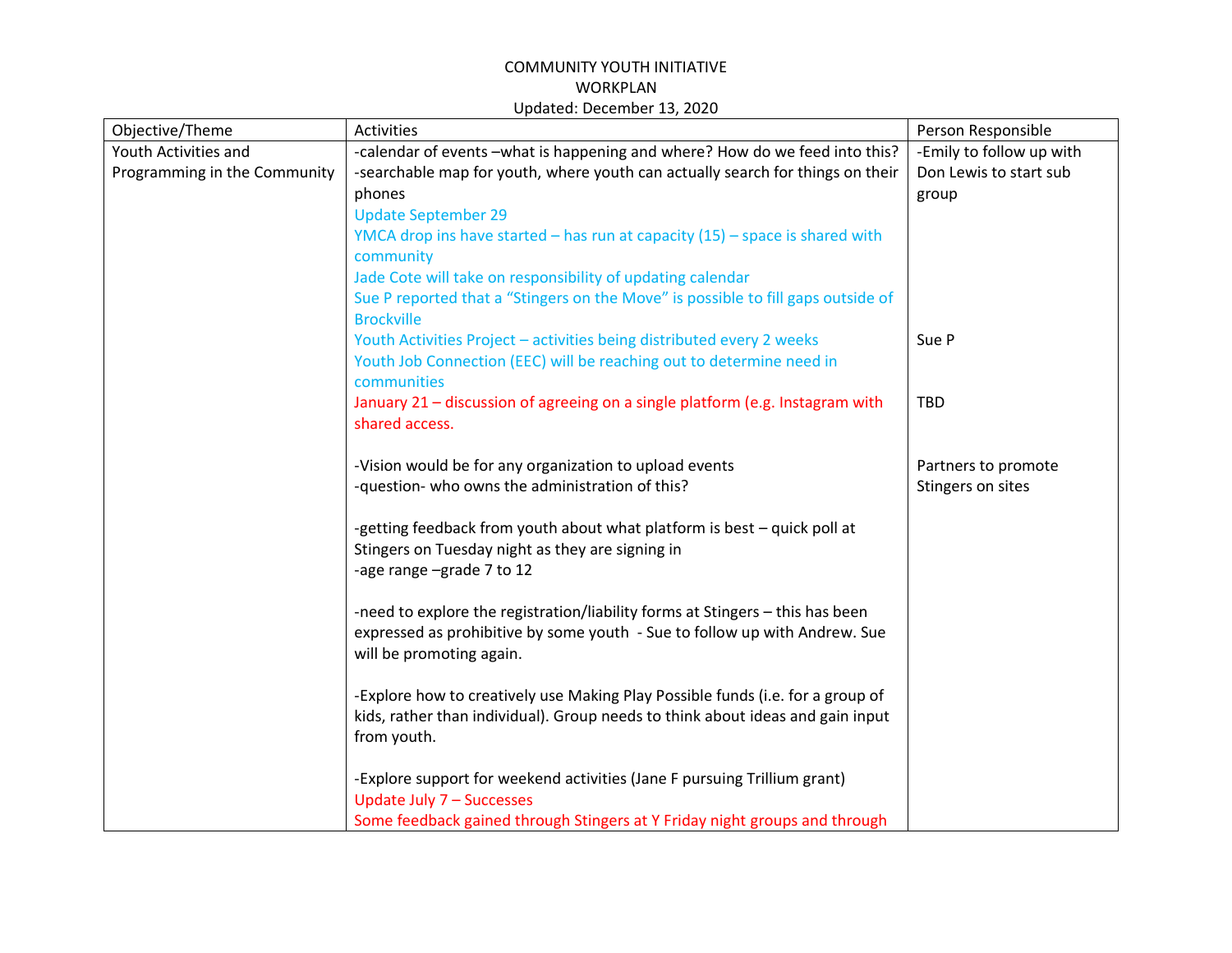|                | <b>TKOK</b> consultation.<br>Need to explore common platform<br>Action: Role this into work of youth engagement committee<br><b>Suggestion of accessing MPP funds</b><br>Still exploring weekend activities.<br>Lorena reported that youth engagement position has been advertised.<br>Youth engagement position filled January 21<br>February 22 - will check in with youth at Stingers and Y to determine<br>how/where they want to receive information<br>Youth Activities Project can be used as a vehicle for getting information out to<br>youth about services<br>Outreach to be LG wide                                                | Don Lewis will follow up<br>with Stingers<br>Sue P will follow up with<br><b>Activity Kits</b>                          |
|----------------|------------------------------------------------------------------------------------------------------------------------------------------------------------------------------------------------------------------------------------------------------------------------------------------------------------------------------------------------------------------------------------------------------------------------------------------------------------------------------------------------------------------------------------------------------------------------------------------------------------------------------------------------|-------------------------------------------------------------------------------------------------------------------------|
| Advocacy       | -start time of school day is problematic for high school/adolescents- we<br>would like to advocate as a group for a school day that is more aligned with<br>adolescent development<br>Letter written by Erin Lee and Margaret and shared with Board chairs.<br><b>Tabled because of COVID</b><br>February 22 - tabled for now but still remains on agenda<br>-transportation advocacy (free buses, buses available for youth specific nights<br>e.g. Y youth night)- should we do this through Council's youth advisory?<br>Tom, Margaret, Jennifer Labelle, Cameron met with Brockville CEO. Pilot<br>youth bussing plan approved by Council. | Allison, Don, and Louise to<br>guide the group re: how to<br>advocate<br>Margaret to speak with<br><b>Cameron Wales</b> |
| Transportation | -how do the bus routes and fees work to be youth friendly<br>-is there a way we can be providing free bussing in the community<br>-follow up with Cameron Wales/Jane Fullarton, who sit on transportation<br>committee (Marg F) - review the taskforce report<br>-Explore rural access to transportation for in town events, should go through<br>Municipal Rec directors or committee - Margaret can follow up<br>July 7<br>Could we look at different routes at different times of day<br>Rural transportation - Margaret will connect with recreation directors and will<br>continue research on best practices.                            |                                                                                                                         |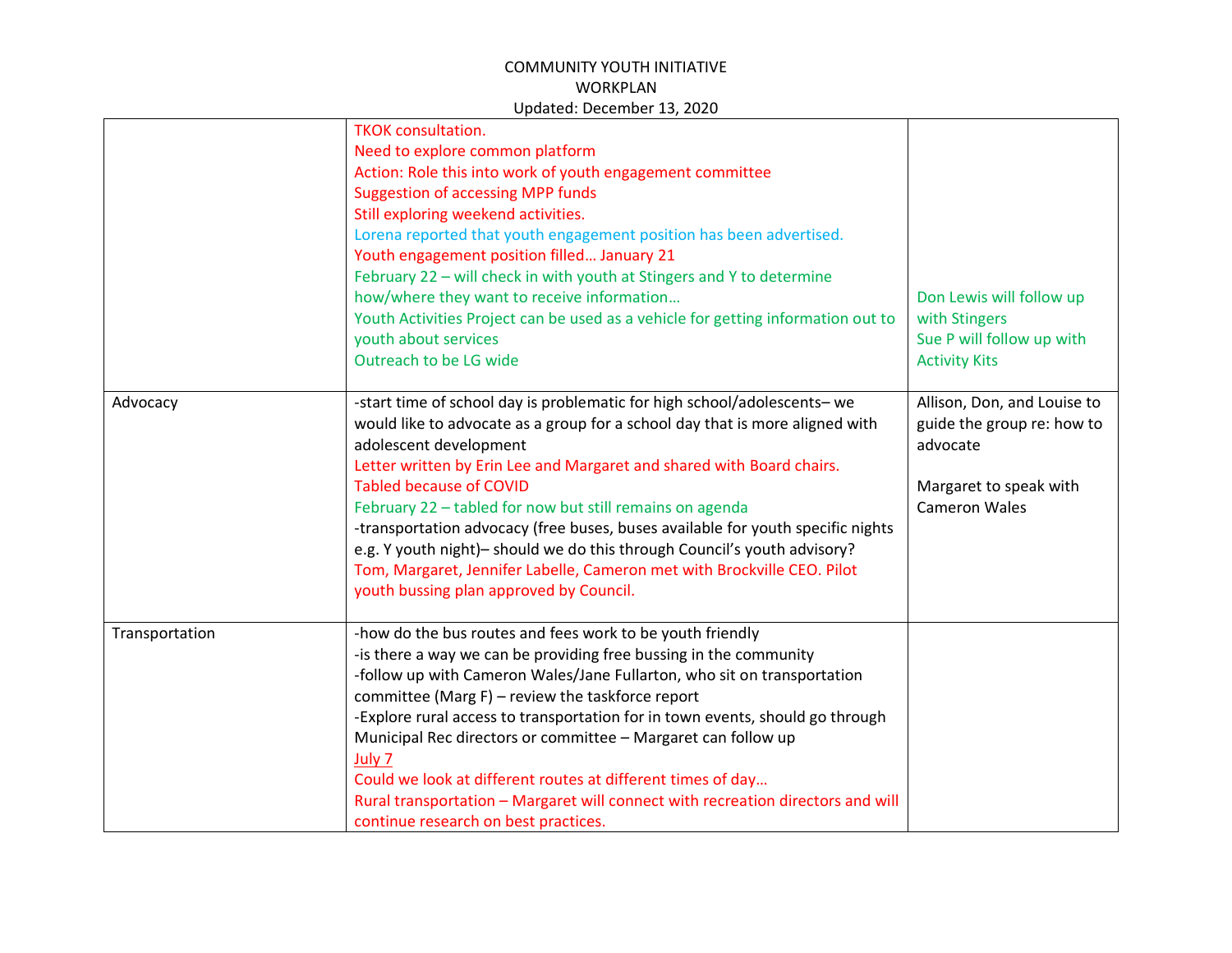|                   | Cameron will look into youth transportation pilot $-$ is there a need for   |
|-------------------|-----------------------------------------------------------------------------|
|                   | vouchers?                                                                   |
|                   | February 22-Cameron will confirm pilot with City Staff as soon as COVID     |
|                   | restrictions allow                                                          |
| <b>Addictions</b> | -Consider Community Safety and Wellbeing plan -it's complete but not sure   |
|                   | how it's been rolled out - and whether we can input some of the             |
|                   | implementation pieces                                                       |
|                   | Community and Wellbeing plans due in July                                   |
|                   | February 22 - UCLG contracted to take the Lead in CSWB plans for remaining  |
|                   | 11 municipalities                                                           |
|                   | -Municipal Drug Strategy - Tom has attended meetings since we last met. Jan |
|                   | 10 <sup>th</sup> meeting that Tom is attending with some City staff         |
|                   | -harm reduction - needle clean up will target areas that were identified in |
|                   | some of the data collected in summer. Southwest end of Brockville is where  |
|                   | greatest volume of needles are found.                                       |
|                   | -vision is for community to advocate for MDS                                |
|                   | -Jen Adams has written proposal to use Wall St Church as a warming shelter  |
|                   | -Jan 29 <sup>th</sup> is a potential date for a community education         |
|                   | July 7                                                                      |
|                   | Tom spoke to Brockville CEO re: needle exchange boxes                       |
|                   | MDS - need to bring in youth piece                                          |
|                   | Question - is there needle drop off at methadone clinic.                    |
|                   | Action Greg will follow up with Tom.                                        |
|                   | Tom - MDS has had a couple of meetings so far. Would like a member from     |
|                   | LLGAMH and looking for youth members                                        |
|                   | Shawn will be contact for LLGAMH                                            |
|                   | There have been 13 overdoses since March in LG.                             |
|                   | January 2021 - Task groups established                                      |
|                   | Community Education - de-stigmatization                                     |
|                   | Looking at a community awareness campaign - will let this                   |
|                   | committee know how they can get the message out.                            |
|                   | <b>Engaging Persons with Lived Experience</b>                               |
|                   | <b>Coordination of Mental Health and Addiction Services</b>                 |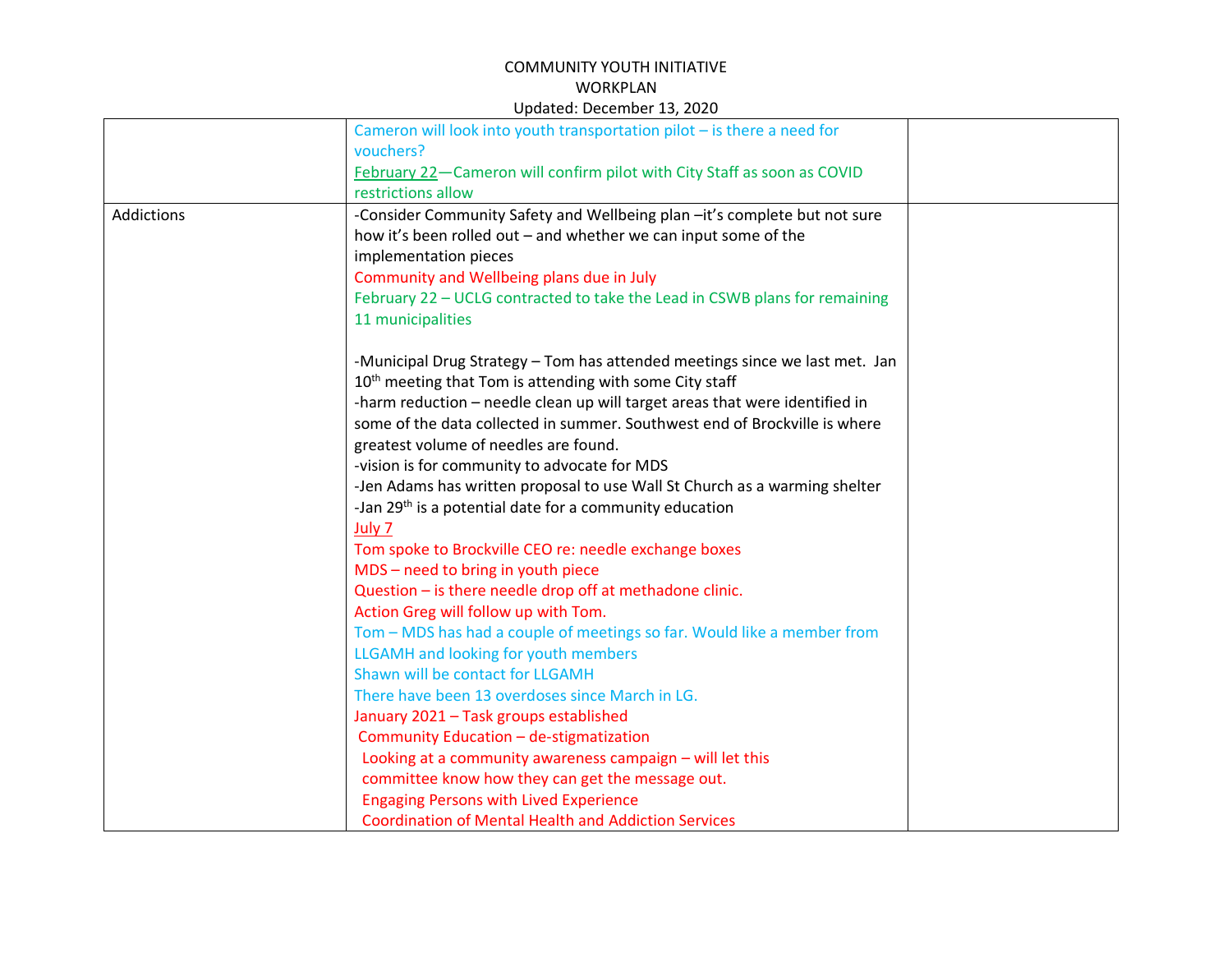|                         | February 22                                                                                 |                          |
|-------------------------|---------------------------------------------------------------------------------------------|--------------------------|
|                         | Focus on Peer-to-Peer Interaction to address social isolation                               | Tom Fournier through MDS |
|                         | Destigmatization campaign - connect with Peer Support workers at Health                     |                          |
|                         | Unit                                                                                        |                          |
|                         | MDS in Prescott - Jane Hess will check on status                                            |                          |
|                         |                                                                                             |                          |
|                         | -Planet Youth - very active in Lanark, we need to watch and bring back info                 |                          |
|                         | from how that is gaining traction and how it can link to Leeds-Grenville                    |                          |
|                         | July 7                                                                                      |                          |
|                         | Grade 10 surveys moving ahead in Lanark schools Michelle will continue to act               |                          |
|                         | as liaison.                                                                                 |                          |
|                         | Questions re: COVID will be added to surveys.                                               |                          |
|                         | September 29 - Planet Youth is on hold for the time being                                   |                          |
|                         | December - Municipal Drug strategy Steering Committee has been                              |                          |
|                         | established                                                                                 |                          |
|                         |                                                                                             |                          |
|                         | -CMH has been working with LLG Addictions and Mental Health to try and                      |                          |
|                         | build capacity at CMH around addictions issues for youth (e.g. staff person                 |                          |
|                         | from Addictions and Mental Health to spend day a week with CMH to work<br>with their staff) |                          |
|                         | -What other opportunities are there for addictions supports to be in schools ?              |                          |
|                         | Still a challenge accessing services through LLGAMH                                         |                          |
|                         | Often went through schools for referrals before COVID-challenge will be                     |                          |
|                         | accessing kids in school                                                                    |                          |
|                         | Action: Don will reach out to Lorena and Shawn Souder for a meeting re:                     |                          |
|                         | addiction services this needs to come to larger meeting.                                    |                          |
|                         | January 2021-agreement among school boards and involved agencies that                       |                          |
|                         | will provide a designated youth worker. Will use a coordinated service                      |                          |
|                         | planning type model                                                                         |                          |
| <b>Public Education</b> | -library can make space available for public info sessions                                  |                          |
|                         | -HT sessions                                                                                |                          |
|                         | -Jane Hess and Don - public education re: different drugs                                   |                          |
|                         | -Facebook livestreaming could be used as a communication mechanism                          |                          |
|                         | -youth justice committee – Louise can be the liaison b/w it and this group                  |                          |